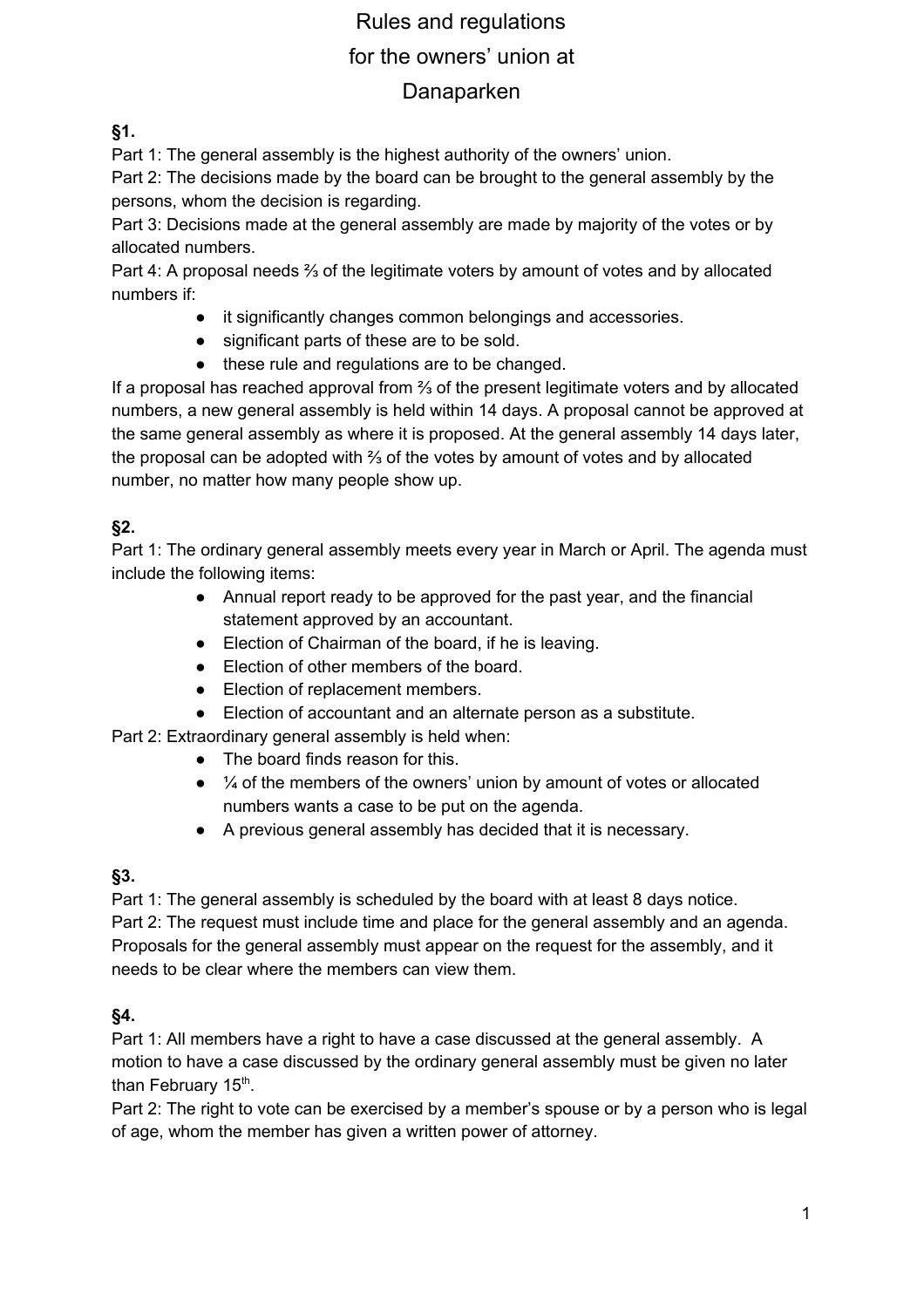# Rules and regulations for the owners' union at Danaparken

#### **§5.**

Part 1: The general assembly elects its own conductor.

Part 2: A short recap of the negotiations is put into the authorized report of the board. The recap is signed by the conductor and the Chairman of the board.

#### **§6.**

Part 1: The board is elected by the general assembly. It consists of 4 members without the Chairman, who is elected separately. Moreover 2 alternate persons are elected to substitute the members if necessary. The Chairman, the members of the board, and the alternate persons can be elected from the members of the union, their spouses, and closely related family.

Part 2: The Chairman departs every other year. Half of the other members of the board, including alternate persons, depart every year. Who leaves when is decided by a lottery or by the order they are elected. Reelection is an option.

Part 3:If there are less than 5 board members between 2 consecutive ordinary general assemblies, the alternate persons become members of the board. If there are no alternate persons, an extraordinary general assembly is scheduled in order to elect board members and alternate persons to.

Part 4: The board elects a vice Chairman among themselves.

Part 5: The board makes decisions about how to carry out their job through rules of procedure.

# **§7.**

Part 1: The board runs the owners' union.

Part 2: It is the responsibility of the board

- To ensure decent safeguarding of common affairs including paying expenses.
- To take out insurances (including fire insurance and a combined landowner insurance).
- To keep the grounds neat and clean.
- Maintenance and renewal when necessary.

The board is held accountable of the expenses for the good of the community, including the contributions to common expenses. The contributions are demanded with appropriate notice. Part 3: The board can hire an administrator to help running the property on a daily basis.

#### **§8.**

Part 1: Board meetings are scheduled by the Chairman, and if he does not, the vice Chairman does. Meetings are held as often as necessary, and when 2 board members demand it.

Part 2: The board can make decisions when the Chairman or vice Chairman are present, along with at least 2 members of the board.

Part 3: Decisions are made by the present members of the board by majority of votes. When the votes are even, the Chairman's vote decides. If he is not present, the vice Chairman's vote decides.

Part 4: A short report of the negotiations is recorded in a protocol authorized by the board. The report is signed by the members who have participated in the meeting.